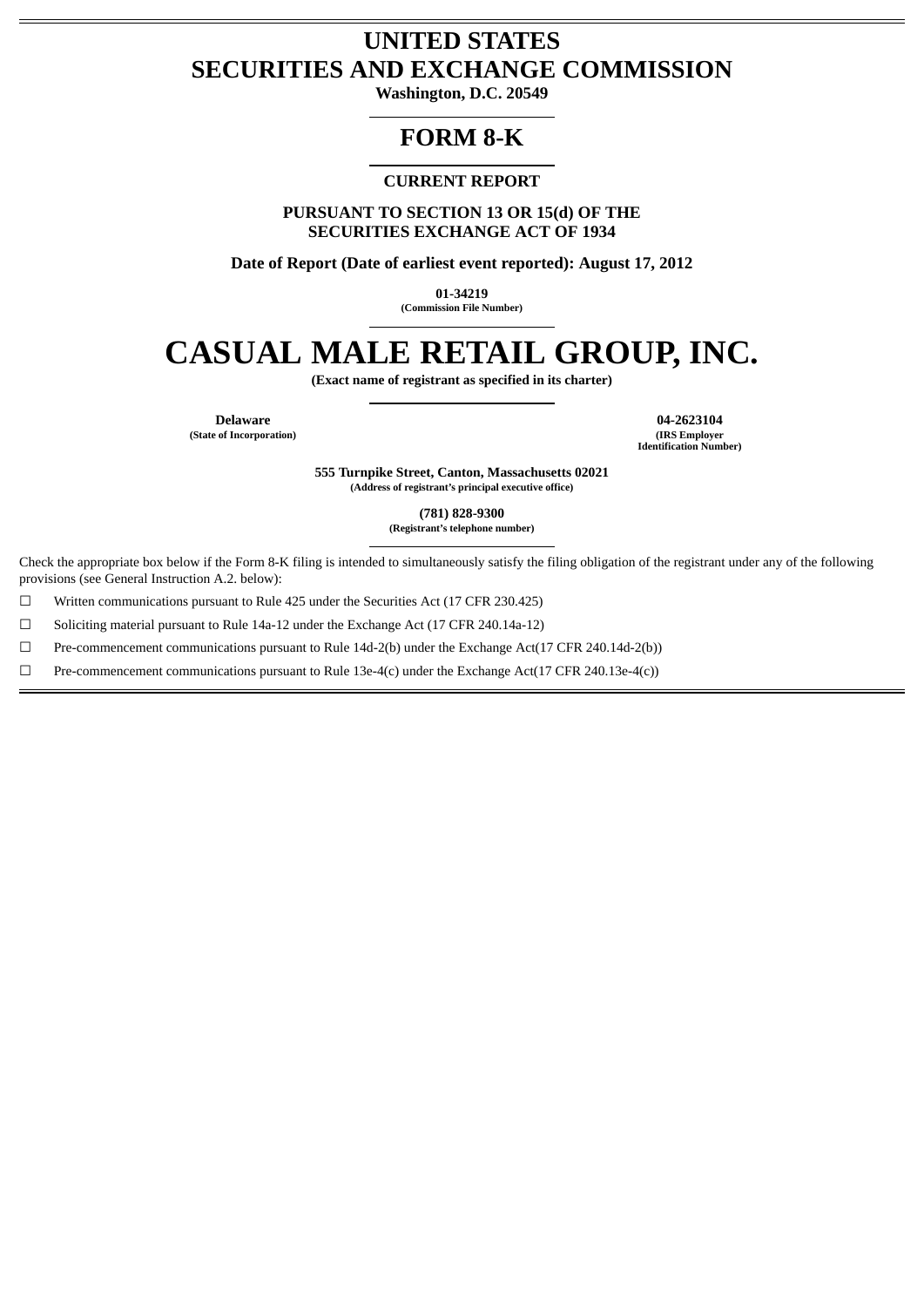### **Item 2.02 Results of Operations and Financial Condition.**

On August 17, 2012, Casual Male Retail Group, Inc. (the "Company") issued a press release announcing the Company's operating results for the second quarter of fiscal 2012. The Company also provided revised guidance for fiscal 2012. A copy of this press release is attached hereto as Exhibit 99.1.

## **Item 9.01 Financial Statements and Exhibits.**

(d) Exhibits

| Exhibit No. | Description                                                                       |
|-------------|-----------------------------------------------------------------------------------|
| 99.1        | Press release announcing operating results for the second quarter of fiscal 2012. |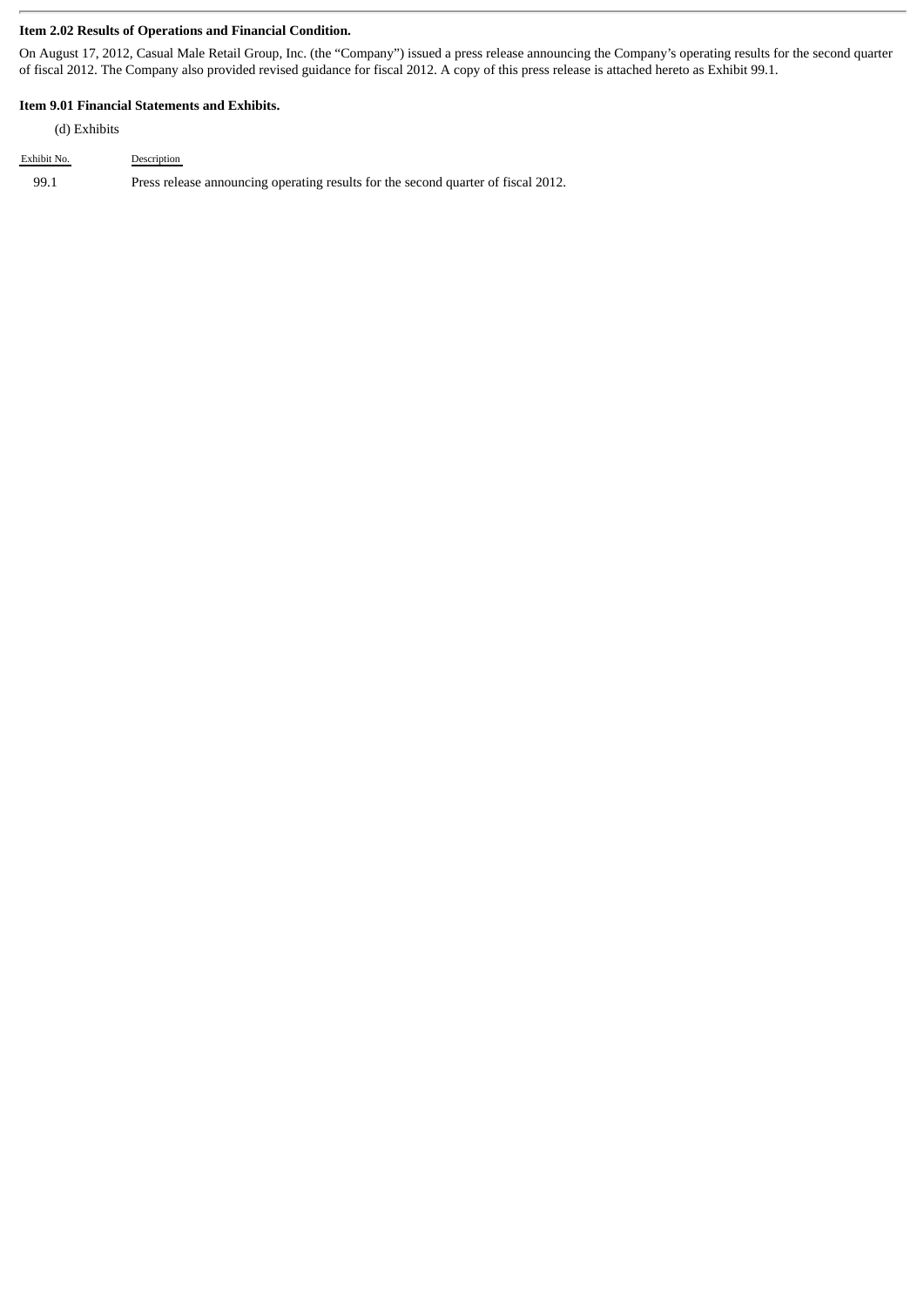SIGNATURES

Pursuant to the requirements of the Securities Exchange Act of 1934, the registrant has duly caused this report to be signed on its behalf by the undersigned, thereunto duly authorized.

# CASUAL MALE RETAIL GROUP, INC.

By: /s/ DENNIS R. HERNREICH

Name: Dennis R. Hernreich Title: Executive Vice President and Chief Financial Officer

Date: August 17, 2012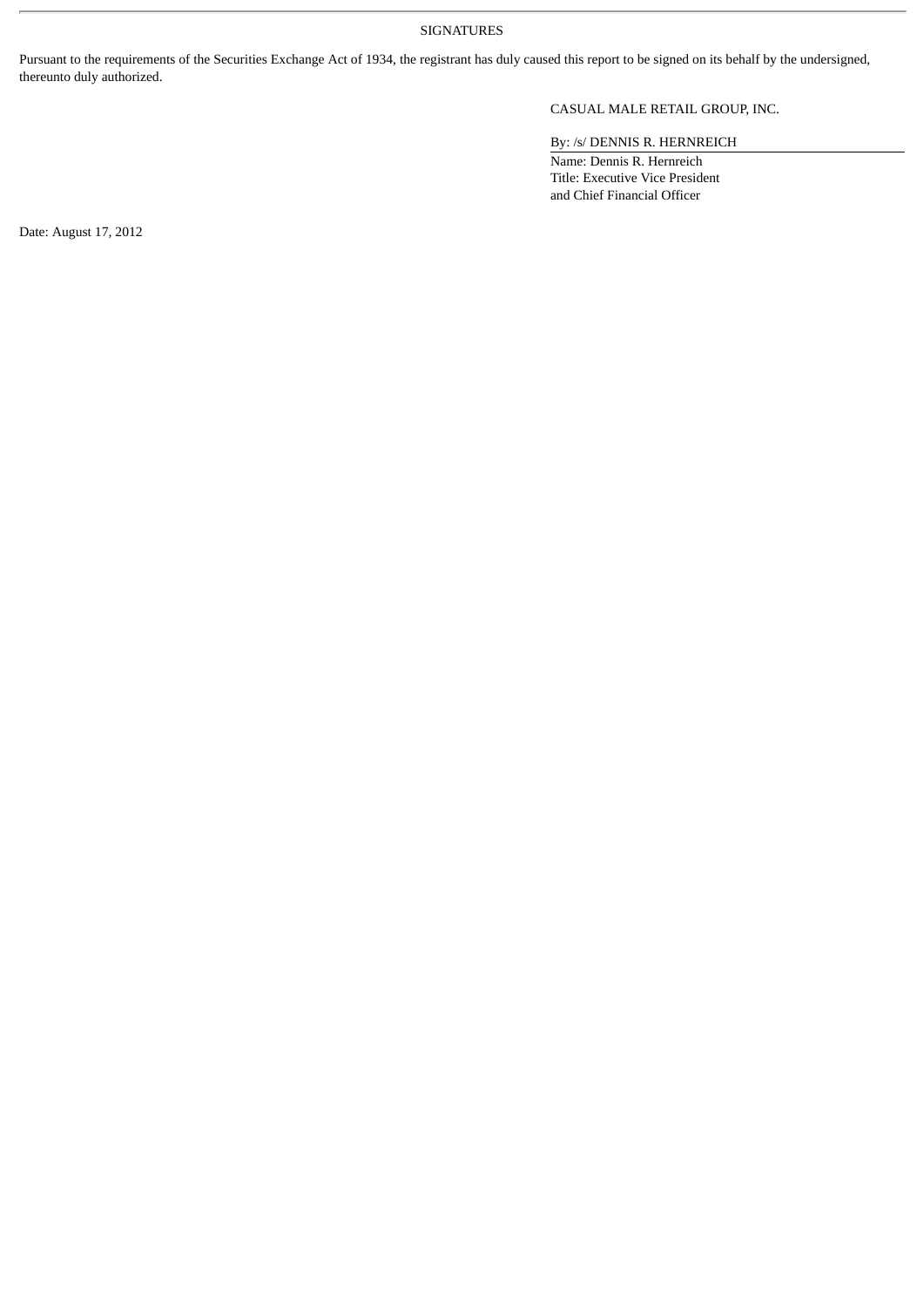

**CONTACT:** Jeff Unger Vice President Investor Relations (561) 482-9715

#### **Casual Male Retail Group, Inc. Reports Second-Quarter 2012 Financial Results**

#### *Company Accelerates Roll Out of DestinationXL Concept*

CANTON, Mass., August 17, 2012 — **Casual Male Retail Group, Inc.** (NASDAQ: CMRG), the largest multi-channel specialty retailer of big & tall men's apparel and accessories, today reported operating results for the second quarter of fiscal 2012.

#### **Financial Highlights**

- Comparable sales increased 2.0% and total sales were essentially flat with the second quarter of fiscal 2011 at \$100.5 million.
- Gross margin was 46.4% compared with 48.4% for the prior-year quarter.
- Effective tax rate for fiscal 2012 of approximately 40.4% compared with 9.4% for fiscal 2011 as a result of the reversal of the Company's valuation allowance in fiscal 2011.
- Income from continuing operations was \$3.0 million, or \$0.06 per diluted share, compared with \$7.1 million, or \$0.15 per diluted share, in the prior year. Assuming a normal tax rate of 40.0% for fiscal 2011, income from continuing operations for the second quarter of fiscal 2011 was \$0.10 per diluted share.
- Net income was \$1.2 million, or \$0.03 per diluted share, compared to net income of \$6.6 million, or \$0.14 per diluted share in the prior year's second quarter. Assuming a normal tax rate of 40.0% for fiscal 2011, adjusted net income for the second quarter of fiscal 2011 was \$0.09 per diluted share. See below for a reconciliation of these Non-GAAP measures.

#### **Management Comments**

"Based on the strong performance of our DestinationXL (DXL) stores, we are accelerating our roll-out strategy and more aggressively opening DXL stores and closing our traditional Casual Male XL locations," said President and CEO David Levin. "We now plan to complete our roll out of 225 to 250 DXL stores by the end of fiscal 2015. To support the transition to DXL, we are undergoing a paradigm shift in our approach to improve awareness of DXL and fully capitalize on the concept. Of course, the accelerated investment in DXL will affect our bottom line and cash flow during this three year transition, but our projections, which are based on current economic conditions, suggest that this investment is expected to enhance revenues significantly and produce double digit operating margins for the longer term. Our financial modeling, based upon what has been learned to date, indicates that at the end of the three year accelerated investment period in the DXL concept, the Company's sales in fiscal 2016 should exceed \$600 million with operating margins in excess of 10%. In addition, we expect that the threeyear \$150 million investment in the DXL roll out will be funded completely from operating cash flow."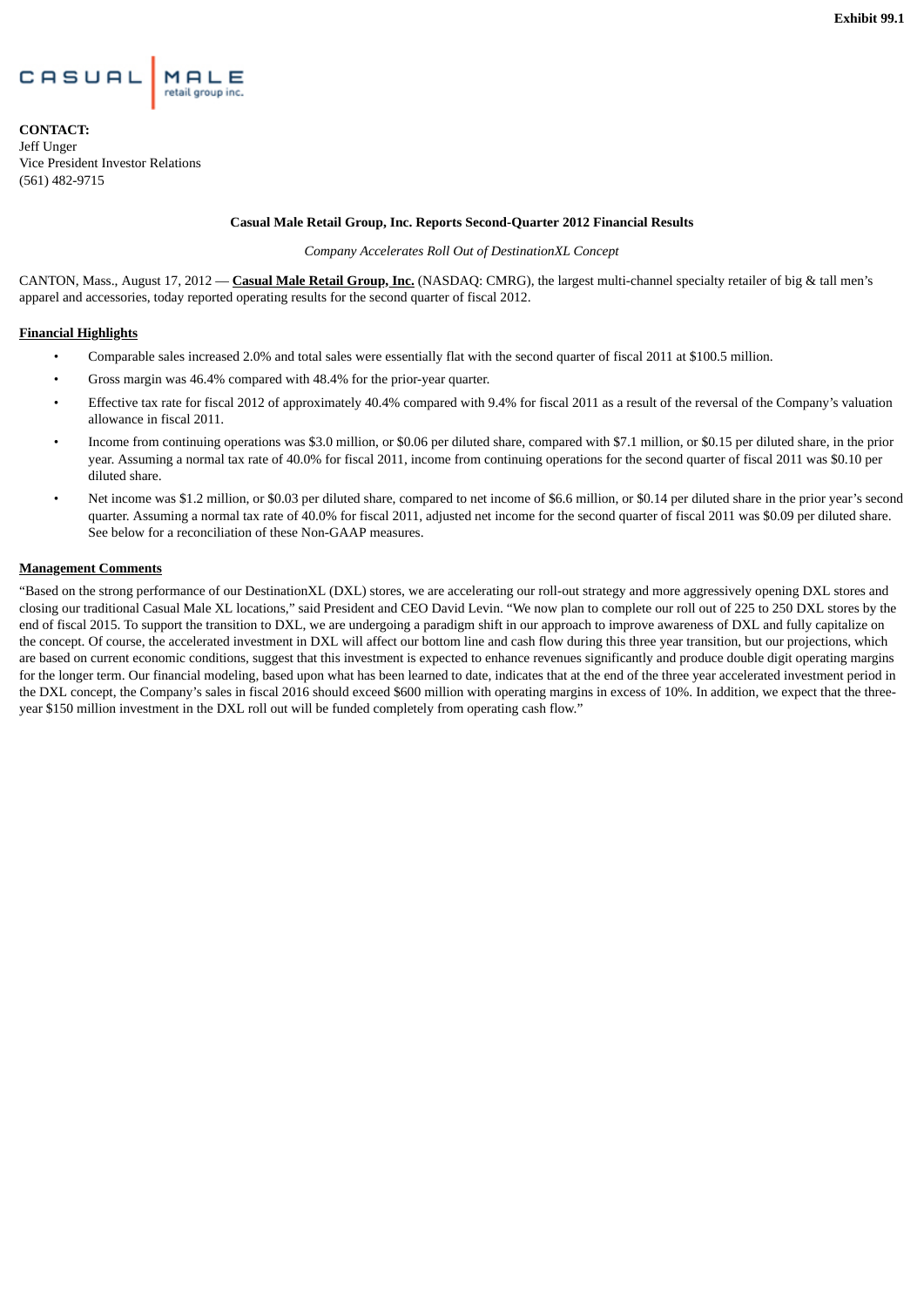"This year, we have opened 13 new DXL stores and are on schedule to have 51 DXL stores operating by year end," said Levin. "The DXL concept is more attractive to a wider customer audience due to the expansive private label and name-brand apparel selection, a broader range of sizes for the end-of-rack customer, and an appealing shopping environment. Average dollars per transaction at DXL stores is currently 41% higher than the average Casual Male XL purchase, which provides us an opportunity to capture greater wallet share and improve operating margins. We look forward to capitalizing on this exciting opportunity."

#### **Second-Quarter Fiscal 2012 Results**

#### *Sales*

For the second quarter of fiscal 2012, total sales were \$100.5 million compared with \$100.4 million in the second quarter of fiscal 2011. Comparable sales for the second quarter increased 2.0% when compared with the same period of the prior year. On a comparable basis, sales from the retail business increased 1.6% while the U.S. direct business increased 3.4%. The increase in the retail business of 1.6% was primarily driven by the new DXL stores. Same store DXL sales were 17.1% for the second quarter of 2012.

#### *Gross Profit Margin*

For the second quarter of fiscal 2012, gross margin, inclusive of occupancy costs, was 46.4% compared with gross margin of 48.4% for the second quarter of fiscal 2011. The decrease of 200 basis points was the result of a decrease of 120 basis points in merchandise margins plus an increase of 80 basis points in occupancy costs. Merchandise margin was negatively affected during the second quarter of fiscal 2012 by an increase in promotional activities incurred in connection with a May promotional event. On a dollar basis, occupancy costs for the second quarter of fiscal 2012 increased 5.3% over the prior year. This increase is largely due to the timing of the 13 DXL store openings and the associated pre-opening occupancy costs incurred.

#### *SG&A*

SG&A expenses for the second quarter of fiscal 2012 were 37.4% of sales compared with 37.5% of sales for the second quarter of fiscal 2011. On a dollar basis, SG&A expenses of \$37.6 million for the second quarter of fiscal 2012 were flat with the prior-year quarter.

#### *Depreciation and Amortization*

Depreciation and amortization for the second quarter of fiscal 2012 grew to \$3.7 million from \$3.0 million for the second quarter of fiscal 2011 due to increased amortization of approximately \$0.5 million for the Company's "Casual Male" trademark.

#### *Income Taxes*

As a result of its valuation allowance being substantially reversed in the fourth quarter of fiscal 2011, the Company has returned to a normal tax provision for fiscal 2012. Accordingly, for the six months of fiscal 2012, the effective tax rate was 40.4% compared with 9.4% for the six months of fiscal 2011. The effective tax rate for the second quarter of fiscal 2011 was reduced from the statutory rate due to the utilization of fully reserved NOL carryforwards.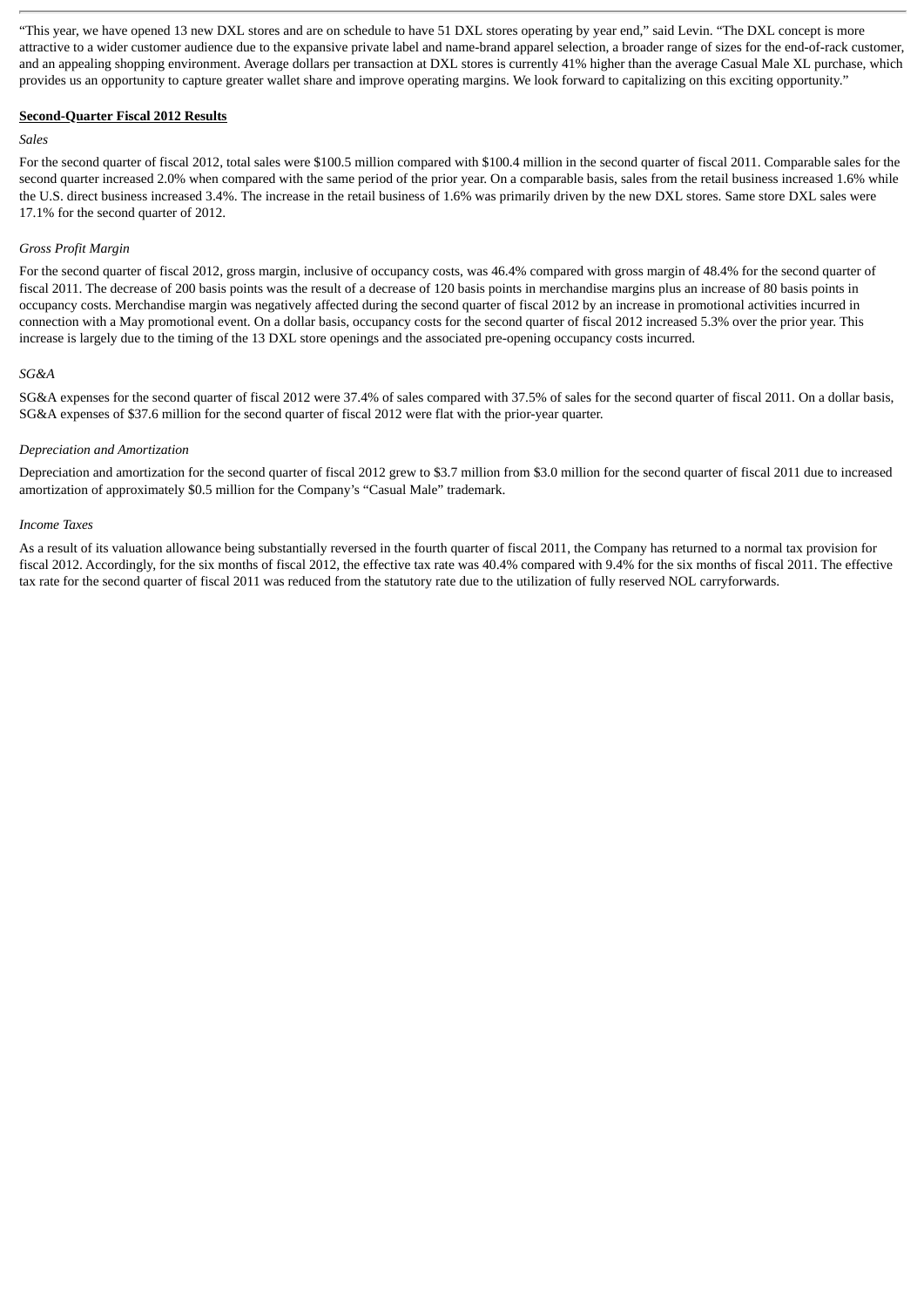#### *Discontinued Operations*

During the second quarter of fiscal 2012, the Company completed the closure of its European Web stores, which was previously announced at the end of fiscal 2011, and paid an early termination fee of \$1.1 million associated with exiting this business. The operating results for the European Direct business has been reclassified to discontinued operations for all periods presented.

#### *Cash Flow*

Cash flow from operations was \$10.8 million for the first six months of fiscal 2012 compared with \$18.2 million for the first six months of fiscal 2011. Free cash flow from operations (as defined below under Non-GAAP Measures) decreased by \$14.1 million from \$13.4 million for the first six months of fiscal 2011 to \$(0.7) million for the first six months of fiscal 2012, largely due to the increase in capital expenditures associated with the 13 new DXL store openings.

#### *Balance Sheet & Liquidity*

At July 28, 2012, the Company had cash and cash equivalents of \$9.8 million, no outstanding debt and full availability under its credit facility of \$75 million.

At July 28, 2012, inventory was \$103.6 million compared with \$104.2 million at the end of fiscal 2011 and \$95.0 million at the end of second quarter of fiscal 2011. While inventory dollars increased 9.1% from July 30, 2011 as a result of cost increases and shifting product mix, units decreased by 4%. Unit inventories in branded product have increased by approximately 35% over the prior year to support the DXL store product assortments.

#### **Retail Store Information**

|                           |                       | Year End 2011     |                       | First Half 2012   | Year End 2012E        |                   |
|---------------------------|-----------------------|-------------------|-----------------------|-------------------|-----------------------|-------------------|
|                           | # of<br><b>Stores</b> | Sq Ft.<br>(000's) | # of<br><b>Stores</b> | Sq Ft.<br>(000's) | # of<br><b>Stores</b> | Sq Ft.<br>(000's) |
| <b>Casual Male XL</b>     | 420                   | 1,496             | 399                   | 1,396             | 350                   | 1,227             |
| DestinationXL             | 16                    | 159               | 29                    | 298               | 51                    | 508               |
| <b>Rochester Clothing</b> | 14                    | 122               | 13                    | 118               |                       | 108               |
| <b>Total</b>              | 450                   | 1,777             | 441                   | 1,812             | 413                   | 1,843             |

#### **Fiscal 2012 Outlook**

Due to the sluggish consumer spending environment and the sales erosion at Casual Male XL stores due to the new DXL stores, the Company has revised its guidance for the fiscal year ending February 2, 2013 as follows:

• Comparable sales increase of 3.0% to 4.0% and total sales of \$405.5 million to \$410.0 million.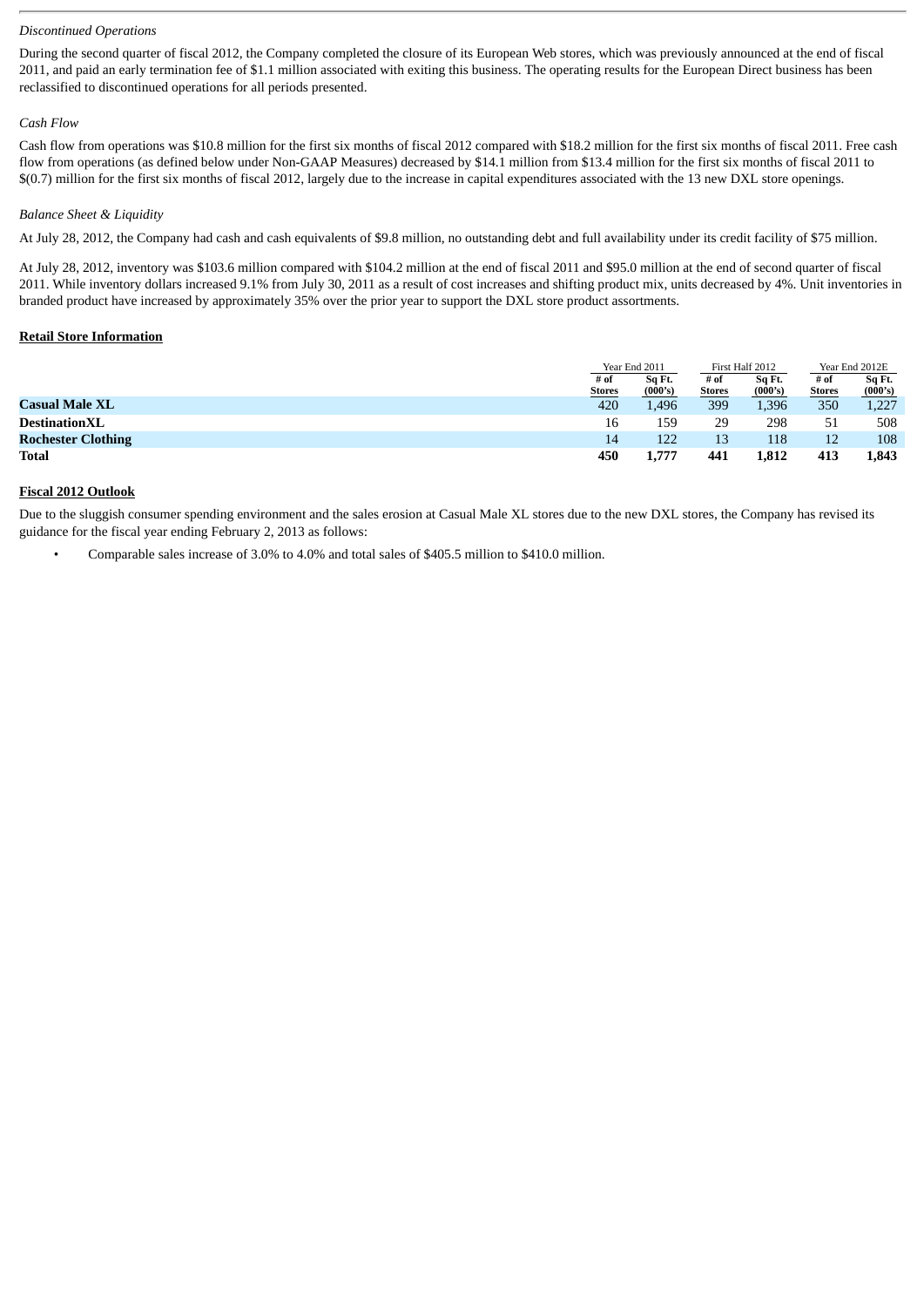- Gross profit margin is expected to be flat to up by 75 basis points from 2011 to a range of 46.2% to 47%.
- SG&A costs are expected to increase by \$2.2 million to \$5.2 million to a range of \$155 million to \$158 million, primarily due to the additional store payroll and advertising costs associated with the planned DXL store openings and expected bonus accruals. Included in this increase is approximately \$2.5 million for the additional 53rd week in fiscal 2012. As a percentage of sales, SG&A expenses are expected to improve over last year by 10 to 40 basis points to between 38.0% and 38.3%.
- Tax provision to return to a normal tax rate of approximately 40.0%.
- Diluted earnings per share of \$0.22-\$0.25 from previous guidance of \$0.22-\$0.27.
- Free cash flow of approximately \$5.0 million, which is based on operating cash flow of approximately \$40.0 million and capital expenditures of approximately \$35.0 million.

#### **Conference Call**

The Company will hold a conference call to review its financial results and business highlights today, Friday, August 17, 2012 at 9:00 a.m. ET. Those who wish to listen to the live webcast should visit the "Investors" section of the Company's website. The live call also can be accessed by dialing: (888) 587-0612. For interested parties unable to participate live, an archived version of the webcast may be accessed by visiting the "Events & Presentations" section of the Company's website for up to one year.

#### **Non-GAAP Measures**

In addition to financial measures prepared in accordance with generally accepted accounting principles (GAAP), the above discussion refers to non-GAAP adjusted income from continuing operations per diluted share and adjusted diluted earnings per share ("non-GAAP" or "adjusted"). These measures should not be considered superior to or as a substitute for income from continuing operations per diluted share and diluted earnings per share derived in accordance with GAAP. The Company believes that these non-GAAP measures are useful as an additional means for investors to evaluate the Company's operating results, when reviewed in conjunction with the Company's GAAP financial statements. The Company believes the inclusion of these non-GAAP measures enhances an investor's understanding of the underlying trends in the Company's business and provide for better comparability between different periods in different years.

The above discussion also refers to free cash flow, which also is a non-GAAP measure. The presentation of non-GAAP free cash flow is not a measure determined by GAAP and should not be considered superior to or as a substitute for net income or cash flows from operating activities or any other measure of performance derived in accordance with GAAP. In addition, all companies do not calculate non-GAAP financial measures in the same manner and, accordingly, "free cash flows" presented in this release may not be comparable to similar measures used by other companies. The Company calculates free cash flows as cash flow from operating activities less capital expenditures and less discretionary store asset acquisitions, if applicable.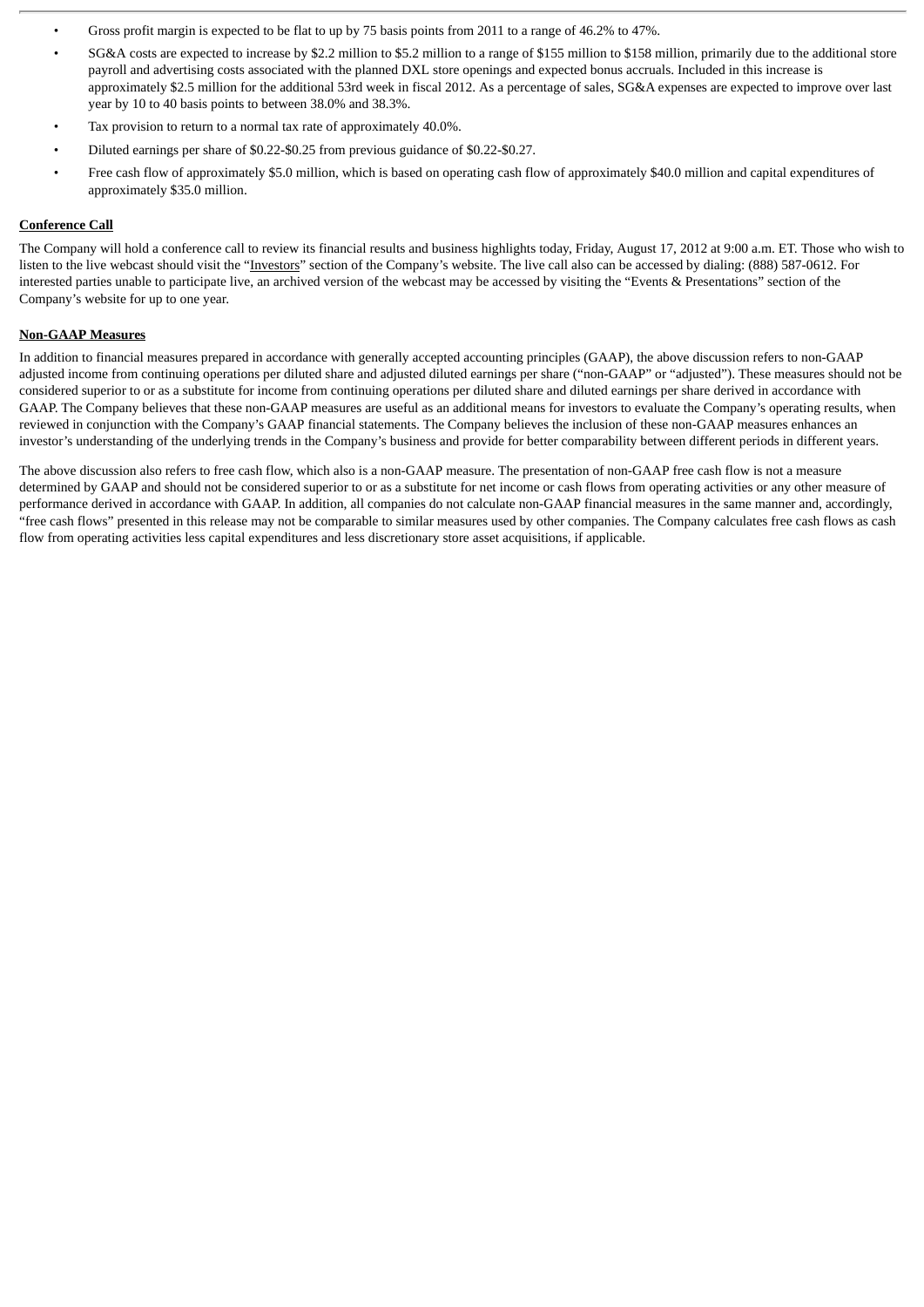Below are tables showing the reconciliation of all GAAP measures to non-GAAP measures.

#### **About Casual Male Retail Group, Inc.**

Casual Male Retail Group, Inc. is the largest multi-channel specialty retailer of big & tall men's apparel with operations throughout the United States, Canada and Europe. The retailer operates DestinationXL®, Casual Male XL, Rochester Clothing, B&T Factory Direct, ShoesXL and LivingXL. Several catalogs and ecommerce sites, including www.destinationxl.com, make up the Company's direct-to-consumer business. With more than 2,000 private label and name-brand styles to choose from, customers are provided with a unique blend of wardrobe solutions not available at traditional retailers. The Company is headquartered in Canton, Massachusetts. For more information, please visit the Company's investor relations website: http://investor.casualmale.com.

#### **Forward-Looking Statements**

*Certain information contained in this press release, including cash flows, operating margins, store counts, earnings expectations for fiscal 2012 and estimates for fiscal 2016, constitutes forward-looking statements under the federal securities laws. The discussion of forward-looking information requires management of the Company to make certain estimates and assumptions regarding the Company's strategic direction and the effect of such plans on the Company's financial results. The Company's actual results and the implementation of its plans and operations may differ materially from forward-looking statements made by the Company. The Company encourages readers of forward-looking information concerning the Company to refer to its prior filings with the Securities and Exchange Commission, including without limitation, its Annual Report on Form 10-K filed on March 16, 2012, that set forth certain risks and uncertainties that may have an impact on future results and direction of the Company.*

*Forward-looking statements contained in this press release speak only as of the date of this release. Subsequent events or circumstances occurring after such date may render these statements incomplete or out of date. The Company undertakes no obligation and expressly disclaims any duty to update such statements.*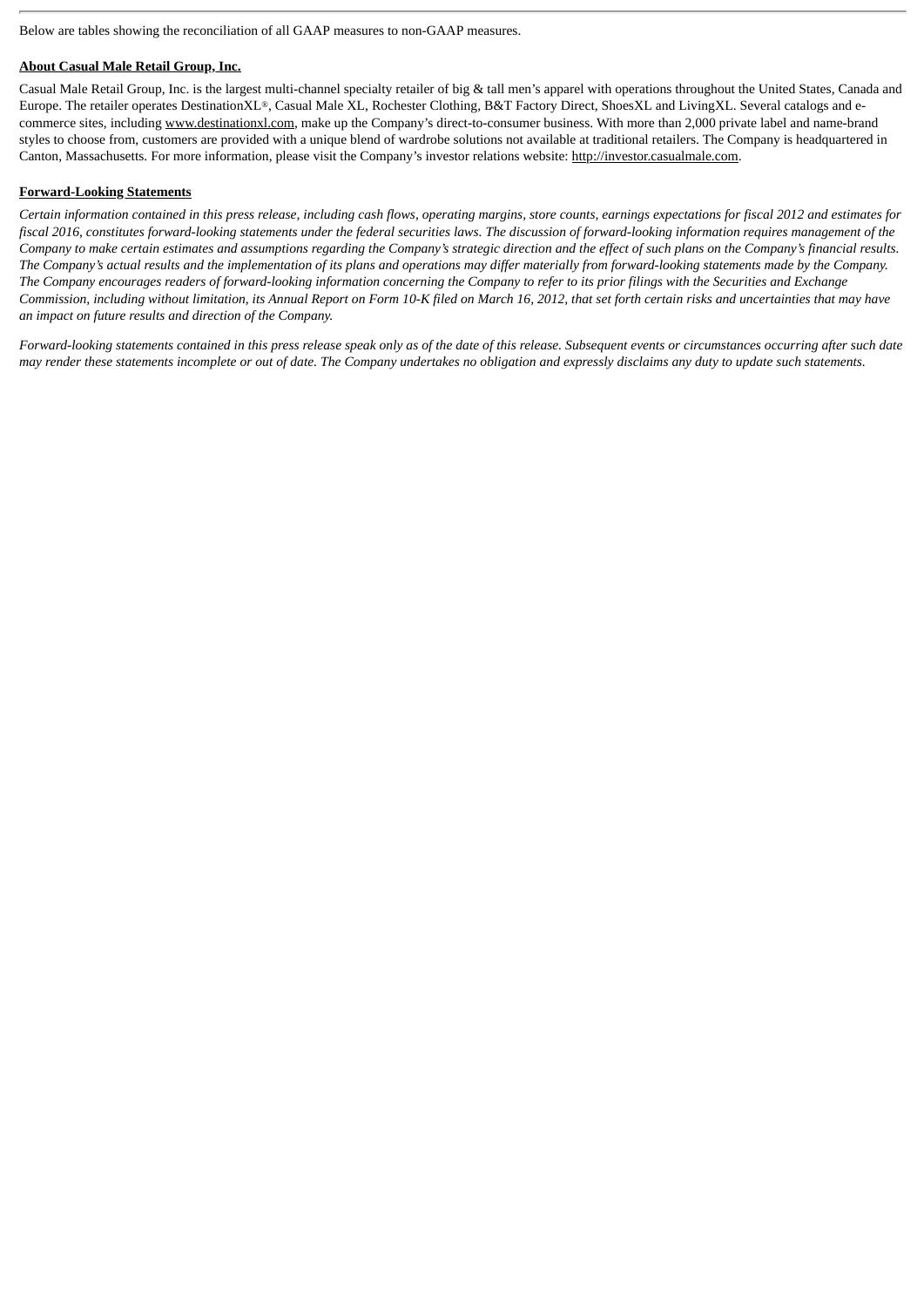#### **CASUAL MALE RETAIL GROUP, INC. GAAP TO NON-GAAP EPS RECONCILIATION** *(In thousands, except per share data)*

 **For the three months ended July 28, 2012 July 30, 2011 Income from continuing operations, GAAP basis basis Example 2012 Example 2012 Example 2014 30, 2012 Example 2014 Example 2014 Example 2014 Example 2014 Example 2014 Example 2014 Example 2014 Exam** Add back: actual tax provision recorded at  $9.4\%$ Deduct: estimated income tax provision, assuming an effective rate of 40% (3,148)<br>
Adjusted income from continuing operations, Non-GAAP (3,148) **Adjusted income from continuing operations, Non-GAAP <b>Adjusted income from continuing operations A A 4,756 \$ 4,756 \$ 4,756 \$ 4,756 \$ 4,755 \$ 4,755 \$ 4,755 \$ 4,755 \$ 4,755 \$ 4,75 Less loss from discontinued operations \$ (1,756) \$ (575) Adjusted net income, Non-GAAP \$ 1,238 \$ 4,148**  Income from continuing operations, GAAP **5** 0.06 \$ 0.15 **Adjusted income from continuing operations, Non-GAAP \$ 0.06 \$ 0.10**  Less loss from discontinued operations  $\qquad \qquad$  (0.03)  $\qquad \qquad$  (0.03)  $\qquad \qquad$  (0.03)  $\qquad \qquad$  (0.01) **Adjusted net income, Non-GAAP \$ 0.03 \$ 0.09 \$ 0.09 \$ 0.09 \$ 148,282 \$ 148,282 \$ 148,149 \$ 148,149 \$ 148,282 \$ 148,149 \$ 148,149 \$ 148,149 \$ 148,149 \$ 148,149 \$ 1** Weighted average number of common shares outstanding on a diluted basis 48,282 48,282

#### **CASUAL MALE RETAIL GROUP, INC. GAAP TO NON-GAAP FREE CASH FLOW RECONCILIATION**

| (in millions)<br><b>Cash flow from operating activities (GAAP)</b> | For the first six months ended:<br><b>July 28, 2012</b><br>10.8 | <b>July 30, 2011</b><br>18.2 | Projected<br>Fiscal 2012<br>40.0 |
|--------------------------------------------------------------------|-----------------------------------------------------------------|------------------------------|----------------------------------|
| Less: Capital expenditures                                         | (11.5)                                                          | (4.8)                        | (35.0)                           |
| Less: Store acquisitions, if applicable                            |                                                                 |                              |                                  |
| <b>Free Cash Flow (Non-GAAP)</b>                                   | (0.7)                                                           | 13.4                         | 5.0                              |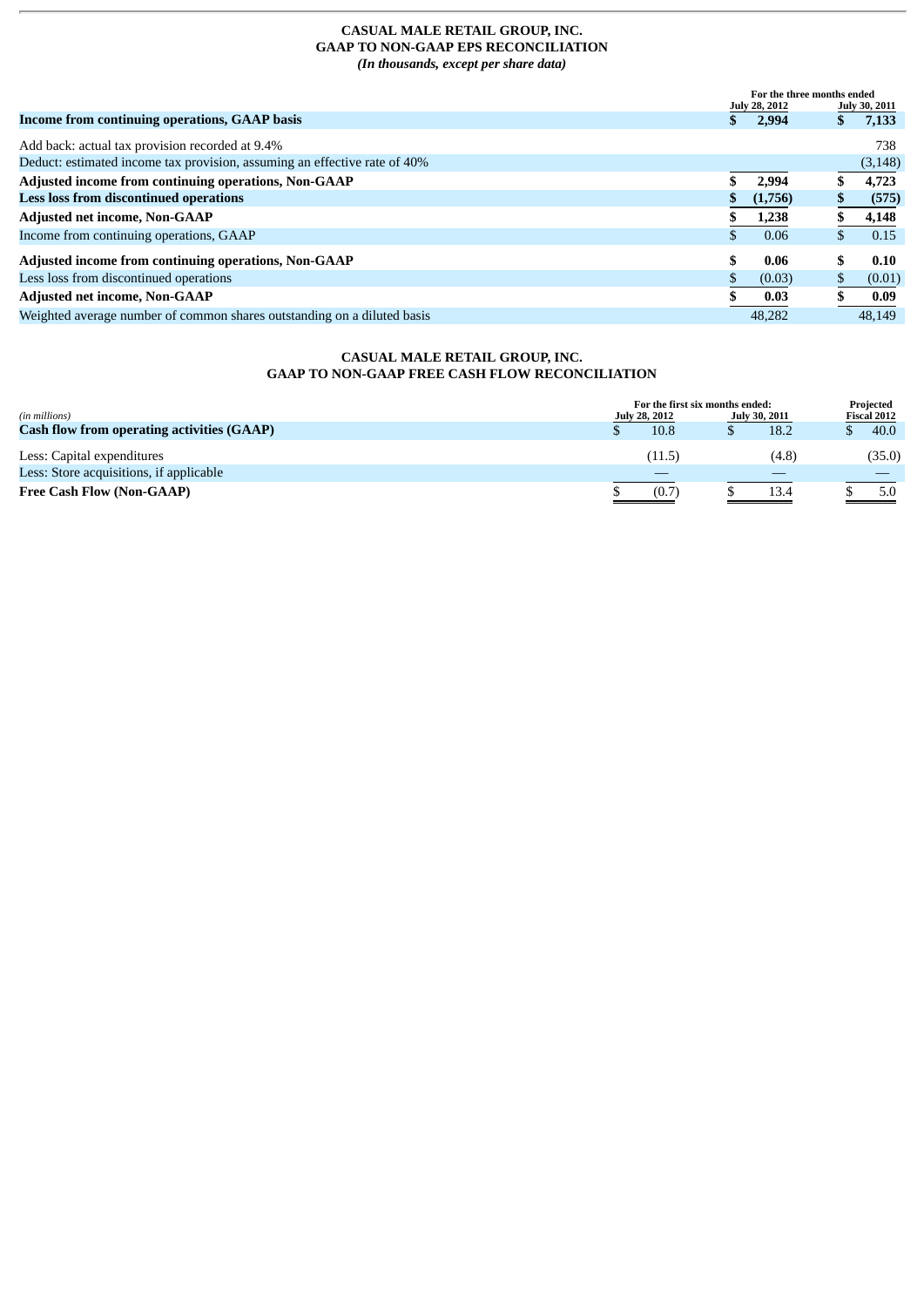# **CASUAL MALE RETAIL GROUP, INC. CONSOLIDATED STATEMENTS OF OPERATIONS** *(In thousands, except per share data)*

|                                                                     | For the three months ended |    |                            | For the six months ended |                            |    |                            |  |
|---------------------------------------------------------------------|----------------------------|----|----------------------------|--------------------------|----------------------------|----|----------------------------|--|
| <b>Sales</b>                                                        | July 28, 2012<br>\$100,504 |    | July 30, 2011<br>\$100,445 |                          | July 28, 2012<br>\$196,043 |    | July 30, 2011<br>\$195,802 |  |
| Cost of goods sold including occupancy                              | 53,867                     |    | 51,787                     |                          | 103,803                    |    | 102,351                    |  |
|                                                                     | 46.637                     |    | 48,658                     |                          | 92,240                     |    | 93,451                     |  |
| Gross profit                                                        |                            |    |                            |                          |                            |    |                            |  |
| Expenses:                                                           |                            |    |                            |                          |                            |    |                            |  |
| Selling, general and administrative                                 | 37,626                     |    | 37,652                     |                          | 75,385                     |    | 74,210                     |  |
| Depreciation and amortization                                       | 3,744                      |    | 3,008                      |                          | 7,434                      |    | 6,060                      |  |
| <b>Total expenses</b>                                               | 41,370                     |    | 40,660                     |                          | 82,819                     |    | 80,270                     |  |
| Operating income                                                    | 5,267                      |    | 7,998                      |                          | 9,421                      |    | 13,181                     |  |
| Interest expense, net                                               | (122)                      |    | (127)                      |                          | (287)                      |    | (248)                      |  |
| Income from continuing operations before provision for income taxes | 5,145                      |    | 7,871                      |                          | 9,134                      |    | 12,933                     |  |
| Provision for income taxes                                          | 2,151                      |    | 738                        |                          | 3,690                      |    | 1,209                      |  |
| Income from continuing operations                                   | 2,994                      |    | 7,133                      |                          | 5,444                      |    | 11,724                     |  |
| Loss from discontinued operations, net of tax                       | (1,756)                    |    | (575)                      |                          | (1,937)                    |    | (958)                      |  |
| Net income                                                          | \$<br>1,238                | \$ | 6,558                      | S.                       | 3,507                      |    | \$10,766                   |  |
| Net income per share - basic                                        |                            |    |                            |                          |                            |    |                            |  |
| Income from continuing operations - basic                           | \$<br>0.06                 | \$ | 0.15                       | \$                       | 0.11                       | \$ | 0.25                       |  |
| Loss from discontinued operations - basic                           | \$<br>(0.03)               | \$ | (0.01)                     | \$                       | (0.04)                     | \$ | (0.02)                     |  |
| Net income - basic                                                  | \$<br>0.03                 | \$ | 0.14                       | \$                       | 0.07                       | \$ | 0.23                       |  |
| Net income per share - diluted                                      |                            |    |                            |                          |                            |    |                            |  |
| Income from continuing operations - diluted                         | \$<br>0.06                 | \$ | 0.15                       | \$                       | 0.11                       | \$ | 0.24                       |  |
| Loss from discontinued operations - diluted                         | \$<br>(0.03)               | \$ | (0.01)                     | \$                       | (0.04)                     | \$ | (0.02)                     |  |
| Net income - diluted                                                | \$<br>0.03                 | \$ | 0.14                       | \$                       | 0.07                       | \$ | 0.22                       |  |
| Weighted-average number of common shares outstanding:               |                            |    |                            |                          |                            |    |                            |  |
| <b>Basic</b>                                                        | 47,944                     |    | 47,476                     |                          | 47,804                     |    | 47,311                     |  |
| <b>Diluted</b>                                                      | 48,282                     |    | 48,149                     |                          | 48,242                     |    | 48,097                     |  |